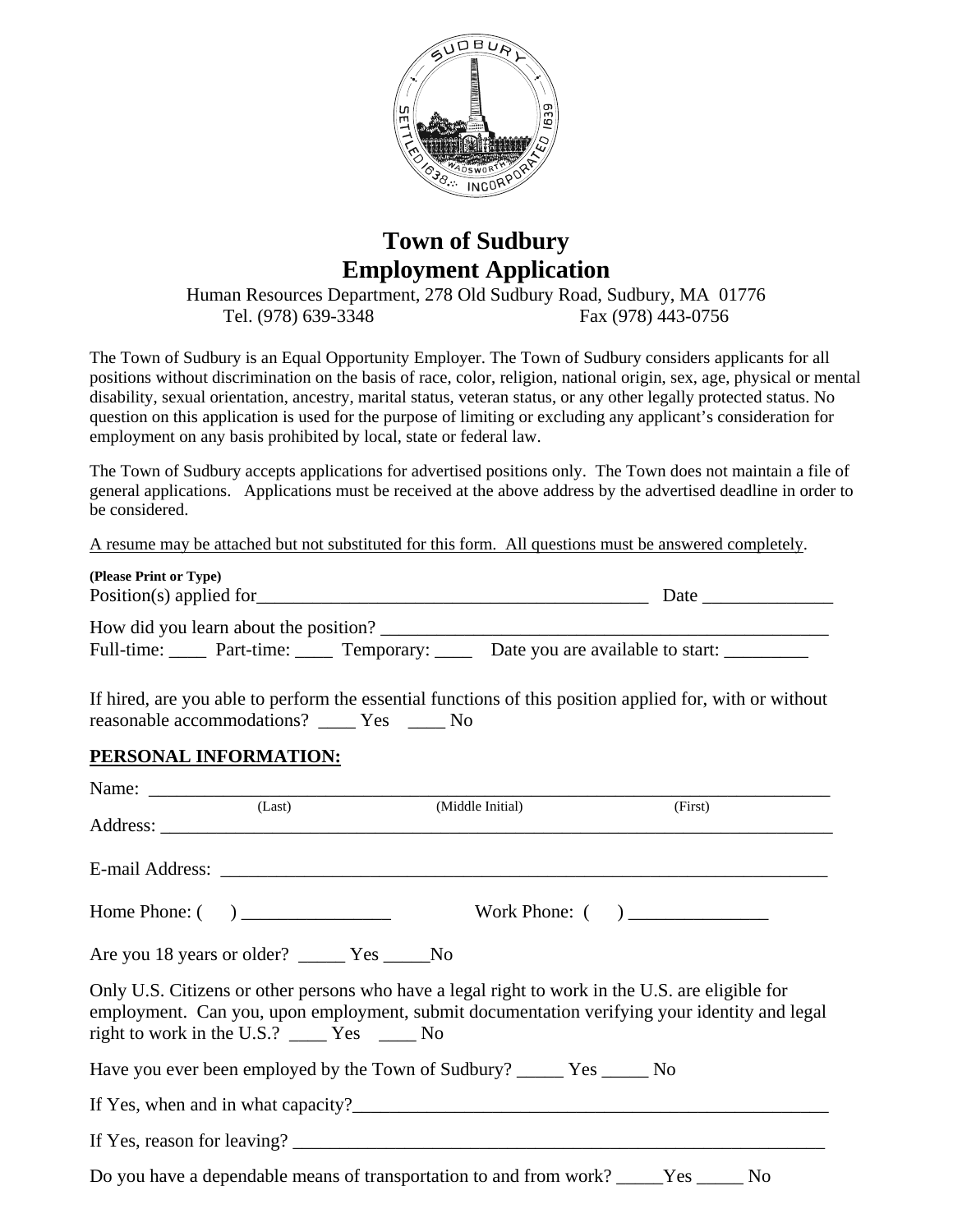**EDUCATION:** (List all education relevant to the position (high school, college, technical school, etc.)

|                                                                                                                                                         | School Name/Location Years Completed Degree/Date Course of Study |  |  |
|---------------------------------------------------------------------------------------------------------------------------------------------------------|------------------------------------------------------------------|--|--|
|                                                                                                                                                         |                                                                  |  |  |
|                                                                                                                                                         |                                                                  |  |  |
|                                                                                                                                                         |                                                                  |  |  |
| Business/Technical/                                                                                                                                     |                                                                  |  |  |
| <b>SPECIAL SKILLS:</b><br>Please describe any specialized training or job related skills that will help us evaluate your application<br>for employment. |                                                                  |  |  |
| Special Equipment:                                                                                                                                      |                                                                  |  |  |
| <b>EMPLOYMENT HISTORY:</b> List current or most recent employer first.                                                                                  |                                                                  |  |  |
|                                                                                                                                                         |                                                                  |  |  |
|                                                                                                                                                         |                                                                  |  |  |
|                                                                                                                                                         |                                                                  |  |  |
|                                                                                                                                                         |                                                                  |  |  |
|                                                                                                                                                         |                                                                  |  |  |
|                                                                                                                                                         |                                                                  |  |  |
| May we contact this Employer? _______ YES ________ NO                                                                                                   |                                                                  |  |  |
|                                                                                                                                                         |                                                                  |  |  |
|                                                                                                                                                         |                                                                  |  |  |
| Job Title:                                                                                                                                              |                                                                  |  |  |
|                                                                                                                                                         |                                                                  |  |  |
|                                                                                                                                                         |                                                                  |  |  |
|                                                                                                                                                         |                                                                  |  |  |
| May we contact this Employer? ________ YES _________ NO                                                                                                 |                                                                  |  |  |

*Continue employment history on next page*